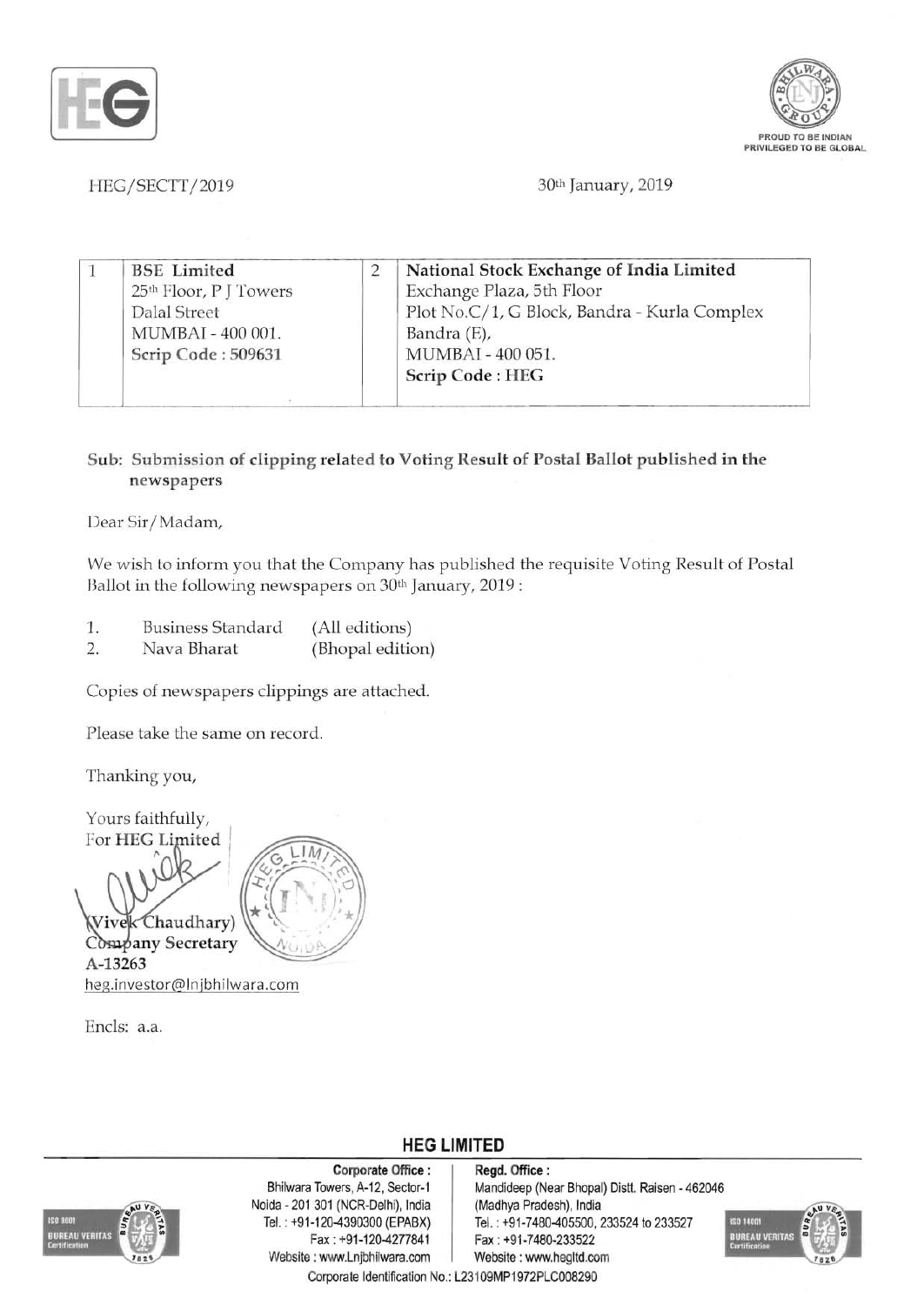NAME PLACE **PLACE** DATE

Business Standard All India 30.01.2019



**CIN: L231 09MP1972PLC008290** 

**Registered Office:** Mandideep (Near Bhopal) Distt. Raisen - 462046, (M.P.) Phone: 07480-233524, 233525; Fax: 07480-233522 **Corporate Office:** Bhilwara Towers, A - 12, Sector - 1, Noida - 201 301 (U. P.) Phone: 0120-4390300 (EPABX); Fax: 0120-4277841

E-mail: heg.investor@Injbhilwara.com; Website: www.hegltd.com

**DECLARATION OF THE VOTING RESULTS OF THE POSTAL BALLOT AT THE CORPORATE OFFICE OF THE COMPANY**  . **AT BHILWARA TOWERS, A-12, SECTOR-1, NOIDA - 201301 (U.P.) AT 4:00 P.M. ON TUESDAY, 29TH JANUARY, 2019.** 

Postal Ballot Notice dated November 26, 2018 was issued to shareholders pursuant to Section 110 of the Companies Act, 2013, read with Rule 22 of Companies (Management and Administration) Rules, 2014 on the following resolutions.

| Resolution<br>no. | Type of<br><b>Resolution</b> | Description                                          |
|-------------------|------------------------------|------------------------------------------------------|
|                   | Special Resolution           | Approval for Buyback of Equity Shares of the Company |
|                   | Special Resolution           | Approval for Investments/Loans/Guarantees/Securities |

The Company had appointed **Mr.** Saket Sharma (C.P. No. 2565), GSK & Associates, Practicing Company Secretaries as the Scrutinizer for conducting the process of Postal Ballot & e-voting in fair and transparent manner. The scrutinizer has submitted his report on 29th January, 2019. Based on the said scrutinizer report, the aforesaid resolutions have been passed with requisite majority. The summary of results of the Postal Ballot are as follows.

| SI.            | <b>Particulars</b>                          | <b>Resolution no.1</b> | <b>Resolution no.2</b> |
|----------------|---------------------------------------------|------------------------|------------------------|
| $\vert$        | Number of votes in favour of the Resolution | 30759327               | 27956452               |
| $\overline{2}$ | Number of votes against the Resolution      | 34854                  | 2359002                |
| 3              | Percentage of votes in Favour               | 99.89%                 | $92.22\%$              |
| 4              | Percentage of votes in Against              | 0.11%                  | 7.78%                  |

The detailed results of the Postal Ballots are being communicated to the Stock Exchanges and also being posted on the website of the Company at www.hegltd.com along with the scrutinizer report.

for **HEG Limited** 

Place • Noida (U .P.) **Director** 

Sd/ **(RIJU JHUNJHUNWALA)**  Date • 29<sup>th</sup> January, 2019 **DIN:00061060**